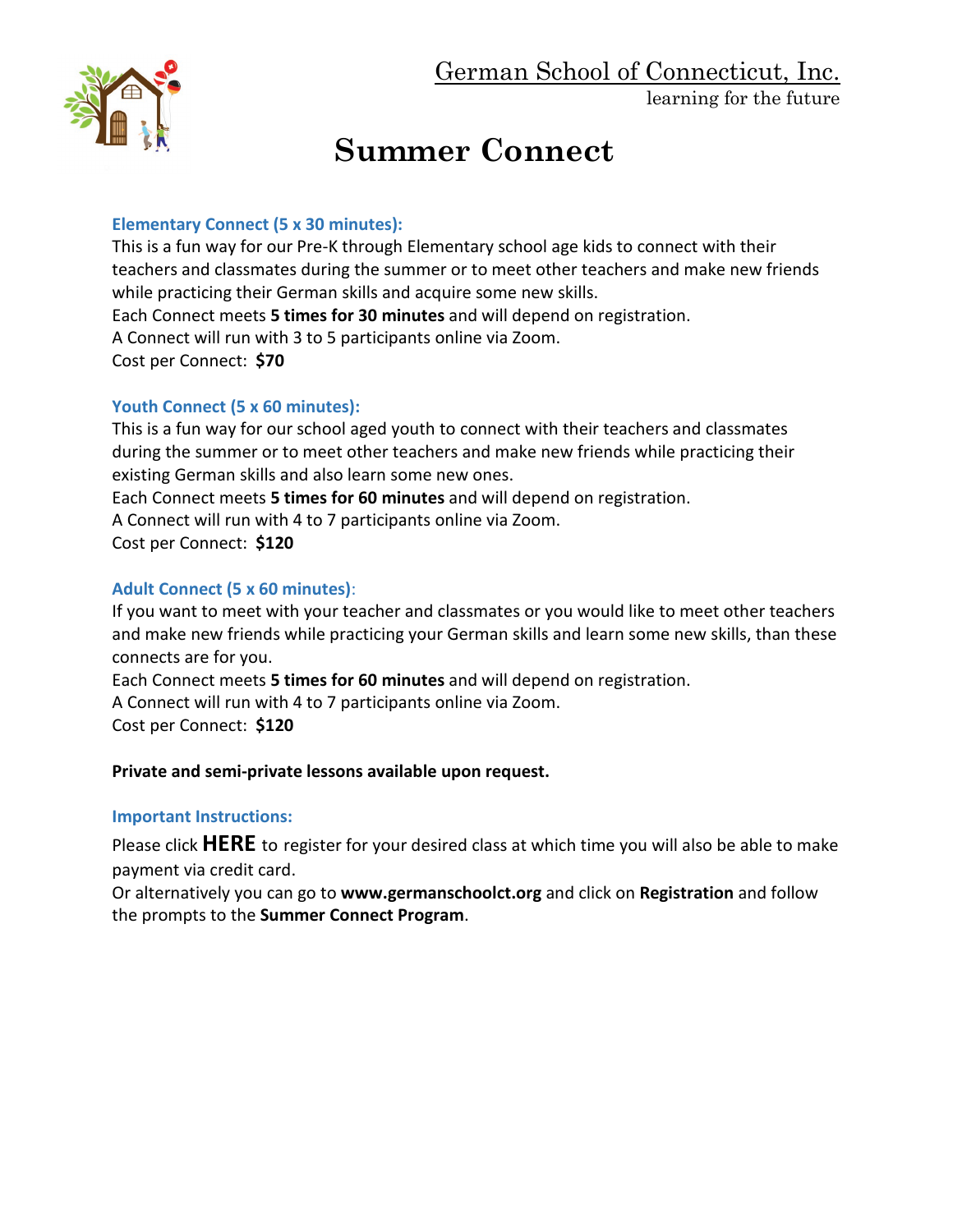

# **Summer Connect**

## **Elementary Connects (5 x 30 minutes)**

| Age: 5-9          | Time: Saturdays $9:00$ am $-9:30$ am                                                                                                        | Teacher:               |
|-------------------|---------------------------------------------------------------------------------------------------------------------------------------------|------------------------|
| Heritage Learners | Date: 5/28, 6/4, 6/11, 6/18, 6/25                                                                                                           | <b>Dorothea Glatte</b> |
| Description:      | We will focus on themes of Summer, expanding our vocabulary related to vacation, sports,<br>clothing, food, gardening, and visiting family. |                        |

| B | Age: <b>5-9</b><br>Non-native Speakers | Time: Saturdays 9:40am - 10:10am<br>Date: 5/28, 6/4, 6/11, 6/18, 6/25                                                                      | Teacher:<br><b>Dorothea Glatte</b> |
|---|----------------------------------------|--------------------------------------------------------------------------------------------------------------------------------------------|------------------------------------|
|   | Description:                           |                                                                                                                                            |                                    |
|   |                                        | We will focus on themes of Summer, expanding our vocabulary related to vacation,<br>sports, clothing, food, gardening and visiting family. |                                    |

| C | Age: 5-9     | Time: Saturdays 9:30am - 10:00am<br>Date: 7/9, 7/16, 7/23, 7/30, 8/6                                                                             | Teacher:<br>Leila Lee |
|---|--------------|--------------------------------------------------------------------------------------------------------------------------------------------------|-----------------------|
|   | Description: |                                                                                                                                                  |                       |
|   |              | We will work with short stories focusing on letters Sp, St, ck, Pf, tz and chs, expanding our<br>vocabulary related to several different topics. |                       |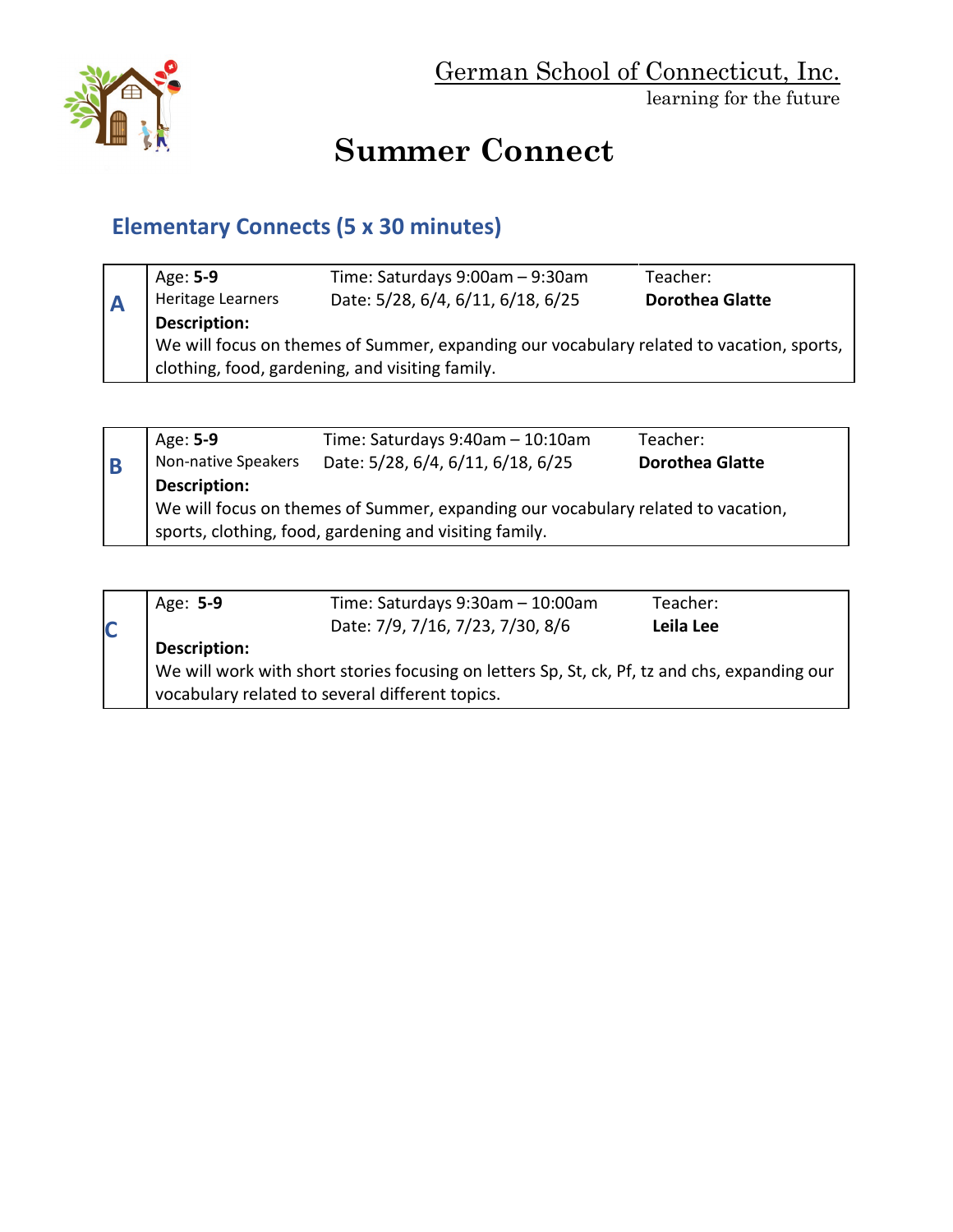

German School of Connecticut, Inc.<br>learning for the future

## **Summer Connect**

|   | <b>Youth Connects</b>                  | (5x 60minutes)                                                                                                                                                                                                                                       |                                        |
|---|----------------------------------------|------------------------------------------------------------------------------------------------------------------------------------------------------------------------------------------------------------------------------------------------------|----------------------------------------|
| D | <b>Heritage Language</b><br>Age: 10-14 | Time: Saturdays 10:00am -11:00am<br>Dates: 5/28, 6/4, 6/11, 6/18, 6/25                                                                                                                                                                               | Teacher:<br><b>Cynthia Bridgewater</b> |
|   |                                        | <b>Description:</b> We will work on grammatical concepts including declination of adjectives,<br>passive voice, past tense, accusative/dative prepositions, and causal clauses while<br>exploring topics related to traveling, culture, and history. |                                        |
|   |                                        |                                                                                                                                                                                                                                                      |                                        |
|   | <b>Heritage Language</b>               | Time: Saturdays 10:15am -11:15am                                                                                                                                                                                                                     | Teacher:                               |
|   | Age: 10-14                             | Dates: 7/9, 7/16, 7/23, 7/30, 8/6                                                                                                                                                                                                                    | Leila Lee                              |
| E |                                        |                                                                                                                                                                                                                                                      |                                        |
|   |                                        | <b>Description:</b> This course is designed with a strong conversational emphasis of weekly<br>discussions based on "Vitamin.de" articles, DW and other sources, as well as analyses                                                                 |                                        |

## **Adult Connects (Age 15+) (5x 60minutes)**

of respective texts while reviewing grammatical concepts.

|   | <b>Adult</b>           | <b>Time:</b> Saturdays $9:30$ am $-10:30$ am                                                 | Teacher:               |
|---|------------------------|----------------------------------------------------------------------------------------------|------------------------|
| F | Intermediate           | Dates: 5/28, 6/4, 6/11, 6/18, 6/25                                                           | <b>Karen Wolfinger</b> |
|   |                        | <b>Description: Reviewing of Intermediate Material</b>                                       |                        |
|   |                        | Topics include: Conversation in a shopping environment, visiting the zoo, audio stories etc. |                        |
|   |                        |                                                                                              |                        |
|   | <b>Adult Beginners</b> | Time: Saturdays $10:45$ am - 11:45am                                                         | Teacher:               |
| G | A1                     | Dates: 5/28, 6/4, 6/11, 6/18, 6/25                                                           | <b>Karen Wolfinger</b> |
|   |                        | <b>Description: Preparation to Adult Beginner II</b>                                         |                        |
|   |                        | Topics include: Basic conversation in a restaurant (Tee oder Kaffee?);                       |                        |
|   |                        | Shopping (Stadtpläne); Asking the way (rechts oder links);                                   |                        |
|   |                        | A place to stay (Zimmer mit Dusche); Getting to know you (IchUnd Sie?)                       |                        |